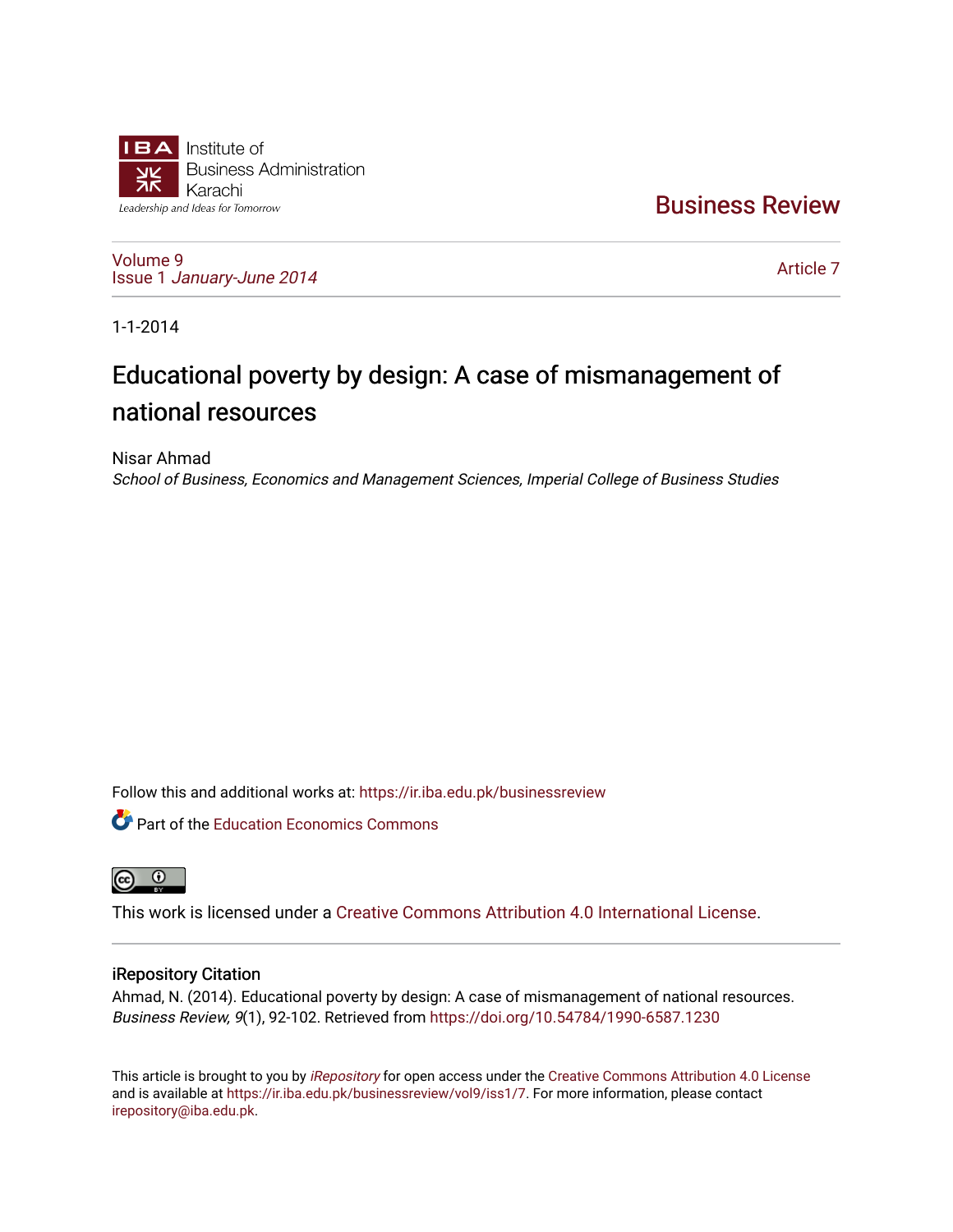# **DISCUSSION**

# **Educational Poverty by Design A Case of Mismanagement of National Resources**

Nisar Ahmad *School of Business, Economics and Management Sciences Imperial College of Business Studies* 

### **Abstract**

*The purpose of this paper is to review and evaluate the causes of educational poverty in less developed countries. The basic intent in carrying out such a study is to define and derive the role of governing agencies in deliberately creating educational poverty in the country to safeguard the private interest of the rich and powerful ruling class of the society.* 

*This study is of major interest because majority of people living in less developed countries are poor in spite of the fact that almost all these countries own ample human and material resources and they have accumulated huge amount of external debt to finance economic development projects to enhance economic wellbeing of the society. However, the common man in these countries is continuously suffering and has been denied access to basic amenities of life including education, health and social services.* 

*The study found sufficient evidence to prove that educational poverty is the cause and consequence of income poverty. The rich and powerful ruling class in less developed countries is designing policies and strategies to keep the masses uneducated, unaware of their legitimate rights so that they can safeguard their own private interest.* 

*The paper advocates a complete reversal in economic growth policies of the poor countries so that top priority is given to those projects and programs that directly benefit the common man in the society. Looking at the successful experience of highly progressive countries of the world, the study lays down a consistent plan to empower the common man and to alleviate poverty in less developed countries. The author calls for awareness among the people to exercise their economic and social rights so that the people of all strata can share equally the fruits of growth and prosperity.* 

**Key words:** Reversing Priorities, Incentive Payments, Competence, Define and Derive Basic

### **Introduction**

The historical record shows that most of the poor countries in the world have remained poor in spite of the substantial amount of financial and material help contributed by the donor countries of the world. We also find very many rich families living in less developed countries, owning huge wealth in the form of land, factories, palatal houses and large bank balances, while majority of the population living side by side, and they are unable to afford even very basic amenities of life. There is a substantial evidence to suggest that the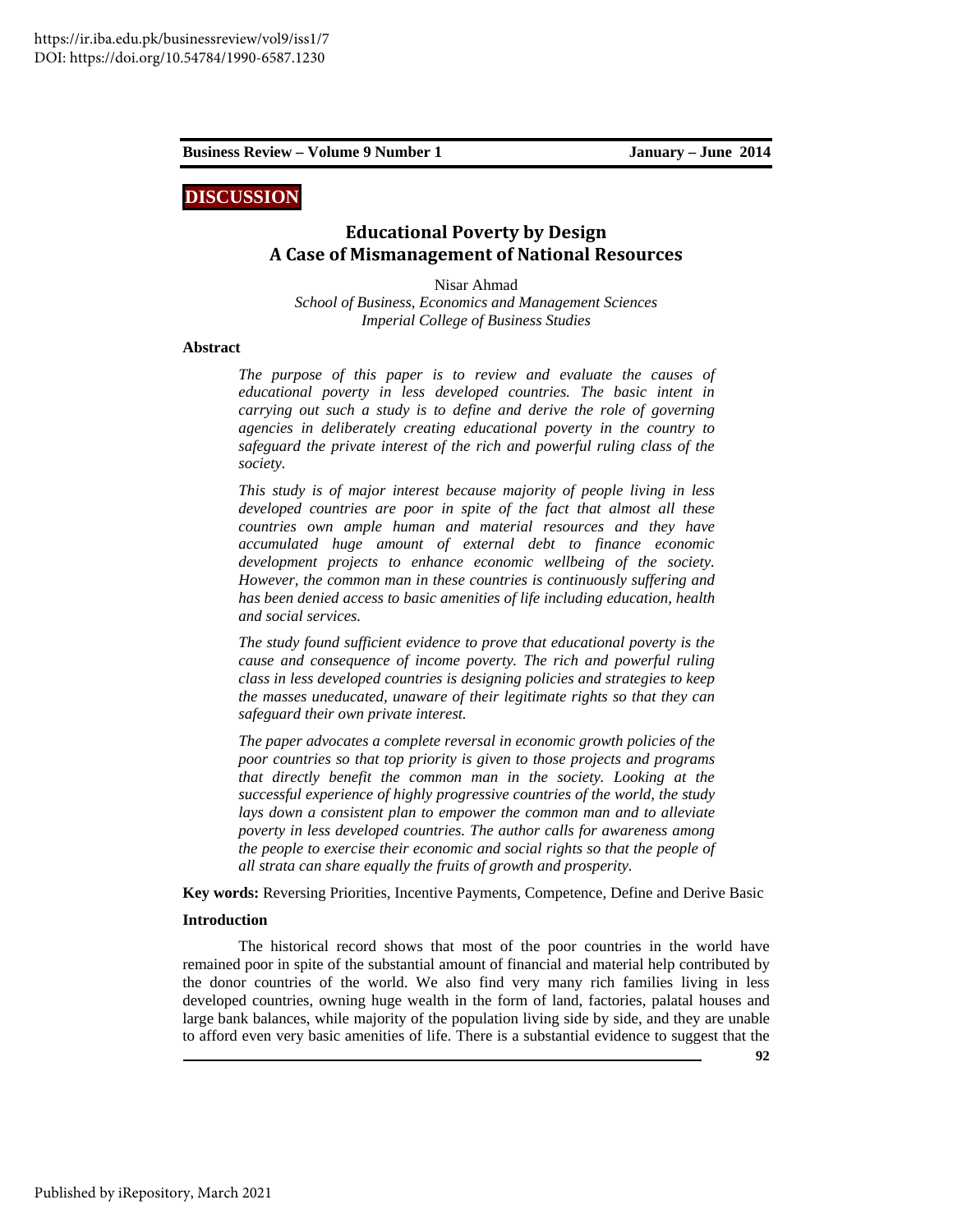common man has been neglected and denied all the possible economic welfare programs to keep him intentionally dependent on the rich and very powerful ruling class of the society.

The Western economic growth theories propagated by economists to explain the ways and means to overcome poverty in developing countries have proven ineffective so far. The trickle down effect of "Big Push" (Rosenstein- Rodan)<sup>1</sup> argument and "Balanced Growth" (Ragner Nurske)<sup>2</sup> theory rather promoted greater income inequalities, corruption and incompetence among the people living in less developed countries. Following the economic growth policies of the western world, the donors and the technical assistance giving agencies while collaborating with the ruling class in less developed countries picked up projects which directly benefitted the rich and affluent class of the society. Thus we see heavy investment gone into the construction of many monumental projects, such as dams, motorways, airports, weaponry and so on. Consequently, the decision makers in these countries paid little attention to very basic needs of the common man and therefore nothing much seems to have been spent on education, health and social services in order to alleviate poverty among the poor people in less developed countries.

To set the things right, the decision makers in the developing countries, are to reverse the economic growth priorities. The distribution of national resources is to be made more equitable to serve all the sections of the society without discrimination. We need to change the direction of our attention. Instead of giving all the attention to the most prestigious projects to maximize rate of return in the long run, it is more beneficial to pay attention to the immediate needs of the majority of people in the developing countries. For example employment for the entire workforce, quality primary education for all the school age children, basic health facilities for all the nationals and skill learning institutes to promote productivity and quality among the workforce to remain competitive in the job market.

The majority of workforce in less developed countries is facing unemployment of some kind. In fact, even those who are employed in these countries, they are working far less than their potential. Due to inadequate education and skills, a part of the work force in less developed countries is dropped out from the competitive job market, while those who are educated and skilled seem to be migrating to other countries where they can find better economic prospects. Population is the most valuable resource for less developed countries to compete in the international market. However, the useful and competitive ability of the population depends on its quality and productivity content. An unskilled workforce commands far lower value than an educated highly skilled workforce. Thus educated and skilled workforce is the primary requirement for turning around the economic performance of less developed countries.

Apparently, it is a case of educational poverty by design and the intent of the ruling class is such that the poor people are forced to live on subsistence wages at the best. Keeping a major proportion of the population uneducated serves the elite class of the society very well. People are hired at low wages for all kinds of jobs which is the main advantage for the highincome earners in poor countries. Poor countries are getting poorer largely because the people in the poor countries are denied their right to have proper education and skills to compete in the market to earn respectable living in the society.

Thus the main focus of this study is to highlight the extent and seriousness of the issues relating to educational poverty in less developed countries. It is largely a data based analysis of the facts collected from the secondary sources in respect of highly populous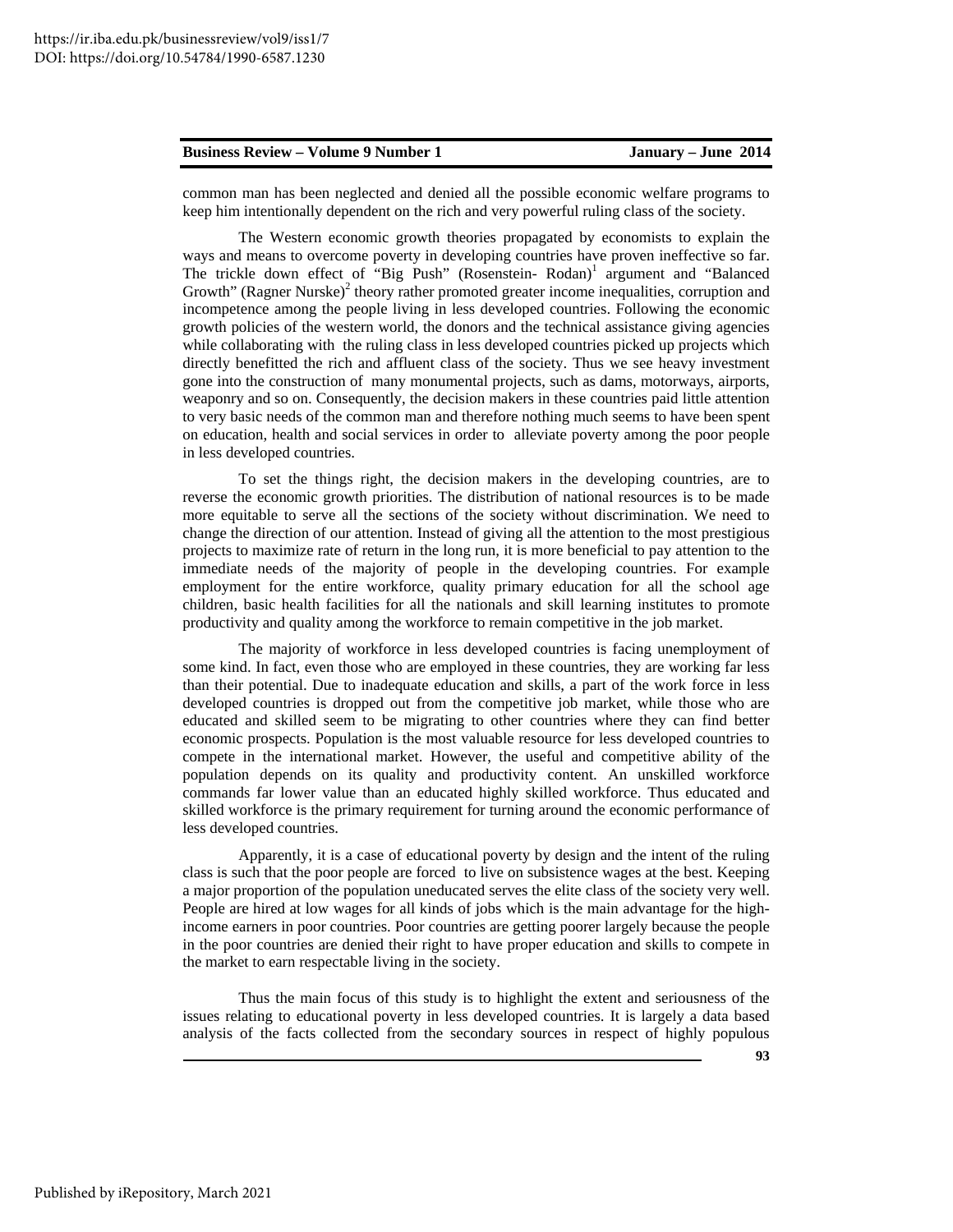countries of the world (top ten). In order to learn actual economic growth experience of rich, not so rich and poor countries, specific role model countries were identified for in depth analysis. In the light of detailed discussion and actual experiences of the role model countries, the study has presented basic guidelines for turning around the plight of the common man in less developed countries.

### **Extent of Educational Poverty**

The international agencies like IMF, World Bank and Asian Development Bank have made special efforts to assist less developed countries in their planning, formulation and execution of projects and programs for promoting economic growth, but not much seems to have been achieved by the recipient countries. Many of these countries have remained poor since long and the common man has received very little in terms of basic amenities of life for a dignified living in the society. In fact, the outcome of all these efforts by the international bodies has been disappointing and failure. Instead of loaning to make motorways and to construct airports in these countries they need to go for projects directly benefiting the common man.

First thing first, a country must have a good quality of people to ensure that they spend their available time very efficiently to receive maximum return among various possible options to use their time. This is apart from the physical and financial assets a country may have to invest to produce those goods and services where it can make maximum profits. Again, a country needs to have well qualified professionals to make better use of the physical and financial resources of the country. However, to provide opportunities to do all these things we need to have well educated people to elect and select people to govern the economy to make intelligent decisions to run the national affairs.

Human poverty is the consequence of educational poverty for every society, may be it is as rich and resourceful as Pakistan, where plentiful human and material resources are there, but majority of its people are uneducated and denied gainful employment. Singapore and Japan are the examples where material resources are almost non-existent, but their people are of high quality and these countries are placed among the richest countries of the world. Similarly, China, South Korea and Malaysia are becoming role models to show the way human and material resources are to be used to secure an enviable place in the top class world economies.

Underdeveloped countries are to remain poor, even though they are provided with donations/aid of all kind and external loans to enable them to takeoff in the way Rostow<sup>4</sup> described in his growth model. Even the Big Push growth theory of Rosenstein Rodan failed in Pakistan, because according to him there will be a trickledown effect of heavy investments in spreading industrial giants in the country. But all this never happened in Pakistan (1960- 70) and the entire investment concentrated in the hands of a few families. It was highly beneficial for Pakistan even if quarter of that investment was used up to strengthen basic education system to ensure a quality primary education for all. Lack of education during all these years in Pakistan has derailed the economy and turned its valuable human and material resources fruitless.

Educational poverty is thus becoming a primary cause of poverty in the less developed countries where education has not been taken as a serious concern and the national resources are diverted to provide a comfortable life for the rich and powerful ruling class.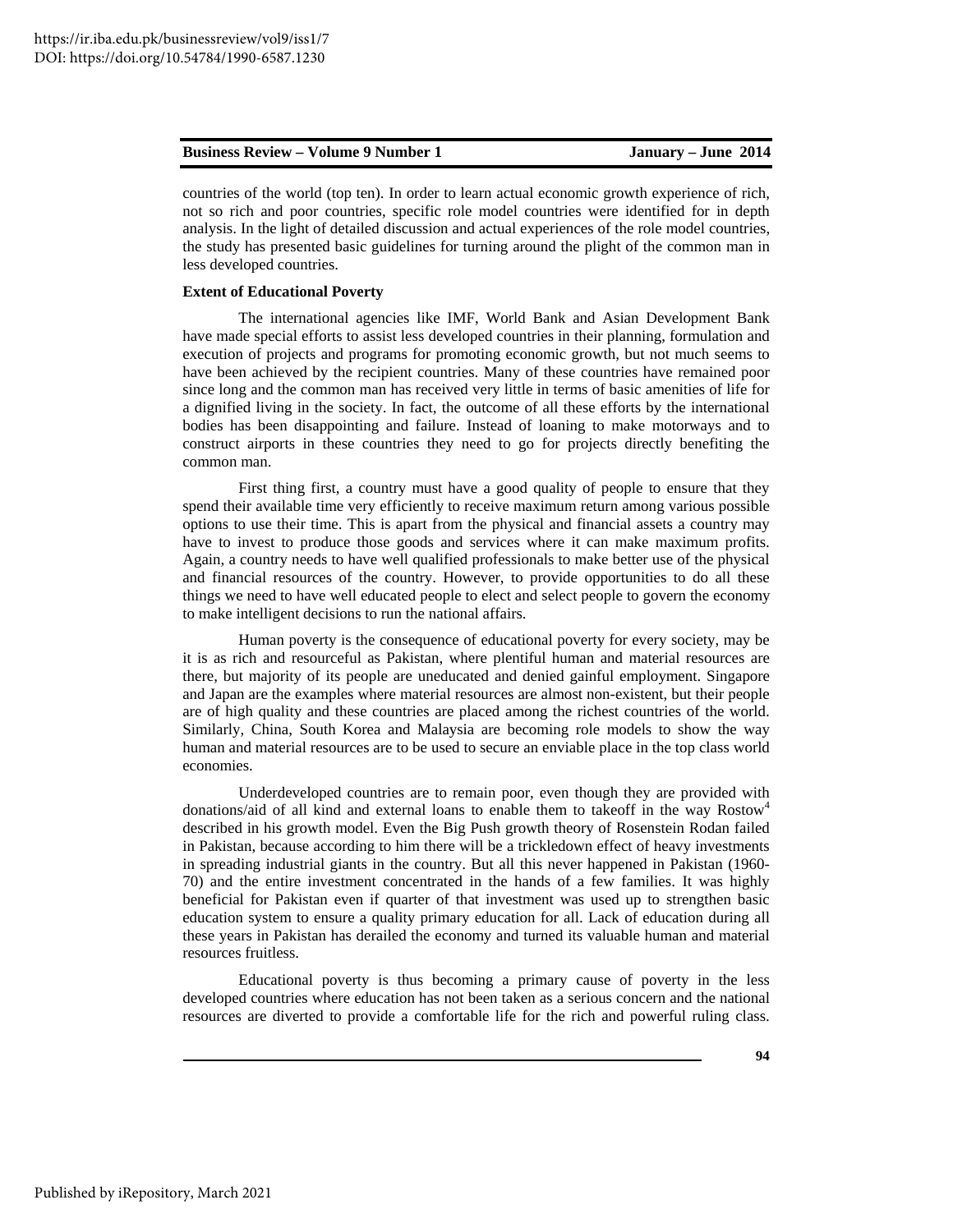Taking world's most populous poor countries the extent of educational poverty is described below – see Table 1.

| Table -1<br><b>Educational Poverty among Populous Countries</b> |       |                         |       |       |                                                                                                    |
|-----------------------------------------------------------------|-------|-------------------------|-------|-------|----------------------------------------------------------------------------------------------------|
|                                                                 |       |                         |       |       | Population Living                                                                                  |
|                                                                 | 151   |                         | 43.1% |       | 39.7%                                                                                              |
| 155                                                             |       | 68.0%                   |       | 69.7% |                                                                                                    |
| 176                                                             |       | 49.9%                   |       | 23.9% |                                                                                                    |
|                                                                 | 1,189 |                         |       |       | 25.0%                                                                                              |
|                                                                 | 203   |                         |       |       | 26.1%                                                                                              |
|                                                                 | 1,337 |                         |       |       | 2.8%                                                                                               |
|                                                                 | 245   |                         |       |       | 13.5%                                                                                              |
|                                                                 |       | Population<br>(Million) |       |       | Literacy Rate<br>(% of Population) (Below Income Poverty Line)<br>59.5%<br>88.6%<br>91.6%<br>90.4% |

Source: <sup>5</sup>CIA Word Fact books: 18 Dec. 2003 to 28 March 2011. Retrieved from http://www. NationMaster.com

In Table- 1, high literacy rate and economic wellbeing of the population seems to be presenting a very strong evidence to prove that the education plays a primary role in promoting national welfare. On the same lines the countries like Bangladesh, Nigeria, Pakistan and India seems to have given very low priority to education and therefore as a consequence the people living below poverty line is quite high.

The educational standards are growing much faster due to globalization and media revolution in the world. People no matter whether living in developed or underdeveloped world are striving for higher learning to compete and earn better living. The literate population in the world is increasing and more countries are achieving 100 percent literacy rate. In fact, more than half of the countries in the world have achieved almost hundred percent literacy rate (90 to 100 %), while 21 % of the countries are still lagging behind with less than 70 % literacy rate. (see Table-2)

|                  |       |                | Table-2 |                                                                               |   |     |
|------------------|-------|----------------|---------|-------------------------------------------------------------------------------|---|-----|
| Range            |       | # of Countries |         | <b>Education Statistics: Literacy Levels in the World</b><br>Cumulative Total |   |     |
| (Class Interval) | Total | $\%$           |         | Total                                                                         | % |     |
| 99-100           |       | 45             | 21      | 45                                                                            |   | 21  |
| 90<99            |       | 77             | 36      | 122                                                                           |   | 57  |
| 80<90            |       | 31             | 14      | 153                                                                           |   | 71  |
| 70<80            |       | 17             | 8       | 170                                                                           |   | 79  |
| <70              |       | 44             | 21      | 214                                                                           |   | 100 |
| Total            |       | 214            | 100     |                                                                               |   |     |

Source: CIA Word Factbooks: 18 Dec. 2003 to 28 March 2011. Retrieved from http://www. NationMaster.com5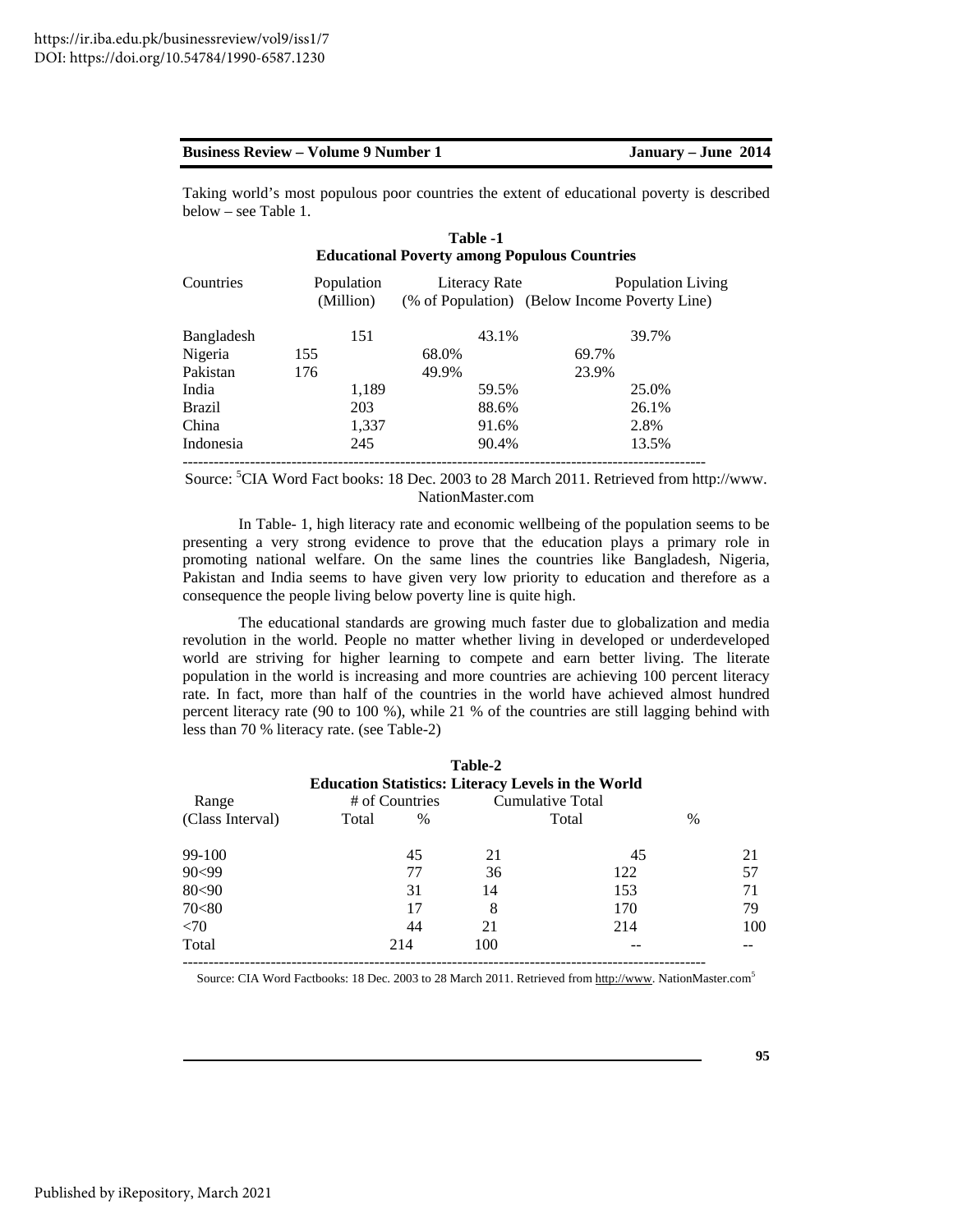### **Methodology**

The Study is primarily undertaken to address a basic economic issue which has very wide spread Implications for molding and motivating a major segment of the society, covering nearly 80 percent of its total population. The author of this study is confident that this very basic issue has been deliberately left unattended.

In this study the entire emphasis is laid down on the data relating to economic performance of countries of different income levels, to see how far education has contributed in improving the welfare of the society. To find a workable solution for eliminating educational poverty, the study examined in depth the main causes of denying access to quality education to the people as a deliberate policy of the ruling class in several developing countries.

To discuss and analyze the subject of the study three model countries were identified from among top ten highly populous countries of the world. These three countries represented one each from, low income level countries, medium income level countries and high income level countries.

The study made specific recommendations of valuable significance for the developing countries where access to quality education has been limited to those who can afford it while leaving education of the majority of people in the hands of public sector management. Due to poorly funded public sector agencies such schools have poor infrastructure and largely untrained teachers.

### **Discussion and Analysis**

The top ten highly populous countries in the world contain some 4 billion people (Year 2011 Population Statistics), which represent nearly 58 percent of the total world population. But all these countries are not economically well off. Interesting enough some of them are very poor and others are among the richest countries of the world. This indicates that population by itself is not necessarily the cause or consequence of poverty. In fact, income poverty is somehow linked with education levels. This study makes an attempt to find out how far education has contributed in explaining the income differentials among the top ten countries so that a realistic priority policy package can be drawn for turning around the economic performance of low-income countries. To initiate further discussion in this regard a brief account of the top ten countries describing their income differentials is given in Table-3.

### **Table.3 Extent of Income Differentials Among Top Ten Highly Populous Countries**

| Country       | <b>Per Capita Income</b><br>(Year 2007) | <b>Population</b><br>$(Million-2011)$ |
|---------------|-----------------------------------------|---------------------------------------|
| Bangladesh    | \$1,400                                 | 151                                   |
| Nigeria       | \$2,300                                 | 155                                   |
| Pakistan      | \$2,500                                 | 176                                   |
| India,        | \$2,600                                 | 1,189                                 |
| <b>Brazil</b> | \$4,700                                 | 203                                   |
| China         | \$7,400                                 | 1,337                                 |
| Indonesia     | \$11,500                                | 24                                    |
| Russia        | \$14,800                                | 139                                   |
| Japan         | \$33,500                                | 126                                   |
| <b>USA</b>    | \$45,700                                | 312                                   |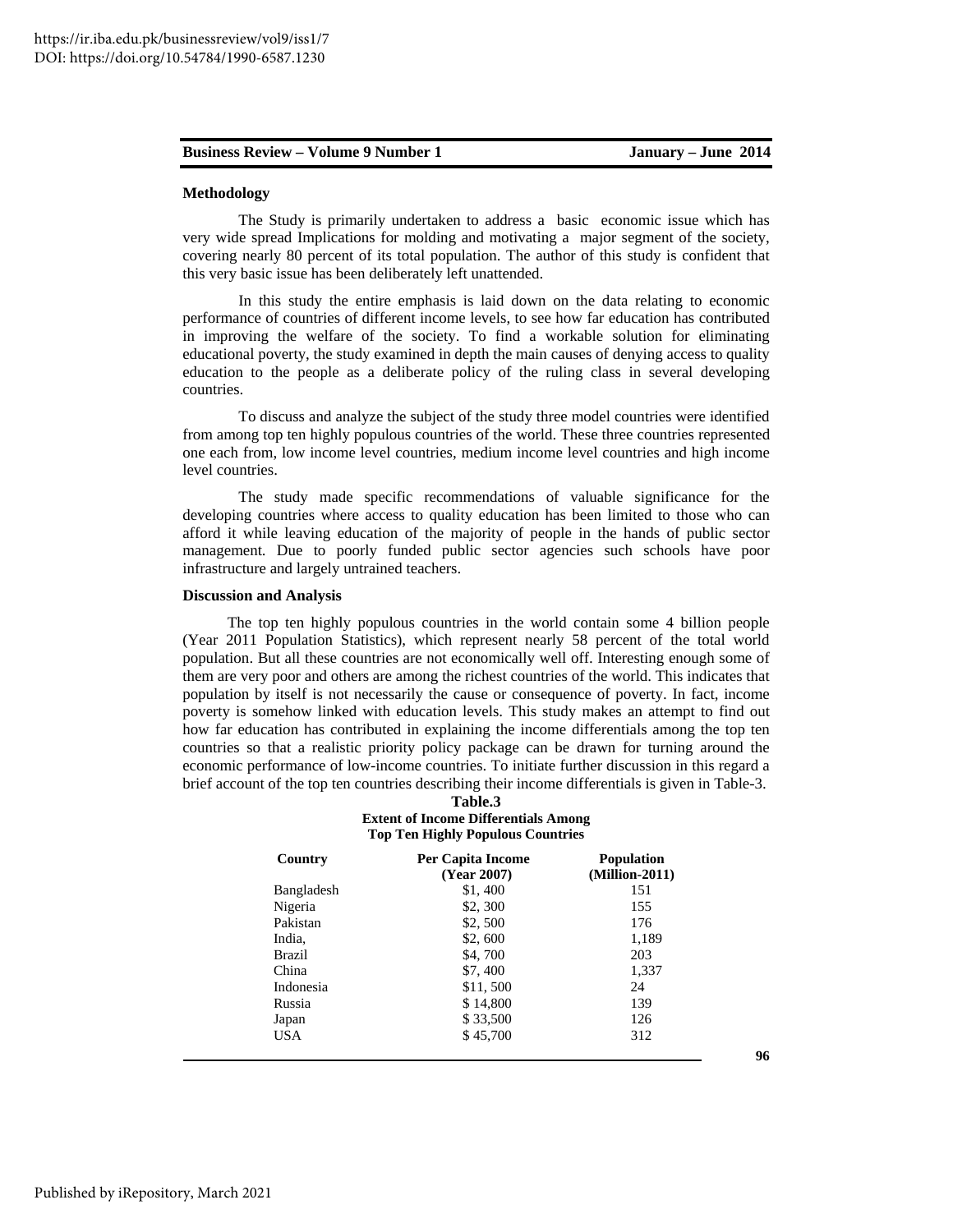Source: World Development Indicators database, World Bank, July 1, 2008.

Note: Per capita values were obtained by dividing the Total GDP data by the Population data.

In Table -3, the per capita income differentials are made basis to combine the countries in three convenient groups viz. rich, not so rich, and poor countries with the following distribution:

| Total       | 4033 million<br>people | 100% |
|-------------|------------------------|------|
| Poor        | 1671 million people    | 42%  |
| Not so rich | 1785 million people    | 44%  |
| Rich        | 577 million people     | 14%  |

The above three defined income groups reflect actual amount of effort of the countries to attain the income status they have achieved. The study while examining the income differentials between various income level groups came to the conclusion that to eliminate educational poverty among less developed countries, it will be desirable to compare the economic performance of these three income level countries to prescribe useful guidelines for the poor countries so that they can be pulled out of poverty. However, to make an in-depth study of the important features of these countries, three representative countries were selected as follows:

| Low Level Income Countries:    | Bangladesh, Nigeria, Pakistan and India:   |
|--------------------------------|--------------------------------------------|
| <b>Representing Country:</b>   | Pakistan                                   |
| <b>Basis of Selection:</b>     | Having all the potential to perform better |
| Medium Level Income Countries: | Brazil, China and Indonesia                |
| Representing Country;          | China                                      |
| <b>Basis of Selection:</b>     | Showing excellent performance              |
| High Level Income Countries:   | USA, Japan and Russia                      |
| Representing Country:          | Japan                                      |
| Basis of Selection:            | Achieved high recognition in productivity  |

### **Educational Poverty -- Pakistan:**

The very first indicator of the level of educational poverty in a country is reflected by its literacy rates attained by different sections of the society. The latest estimates depict the following picture (see Table-4)

|       | <b>Table-4 Rate of Literacy-Pakistan</b> |  |  |  |  |  |
|-------|------------------------------------------|--|--|--|--|--|
|       | <b>Overall Literacy Rate</b>             |  |  |  |  |  |
| 45.2% | 57.7%                                    |  |  |  |  |  |
| 44.7% | 57.4%                                    |  |  |  |  |  |
|       | Literacy (male) Literacy (Female)        |  |  |  |  |  |

Pakistan Economic Survey 2011/12, pp.138-40, Government of Pakistan, Finance Division, Economic Advisor's Wing, Islamabad www.finance.gov.pk

From Table-6 it is quite evident that literacy rate in Pakistan is far less than the rate achieved by progressive countries (close to 100%) of the world. In fact, even the literacy rate by its very definition is not sufficient base to call people educated. Hence the actual level of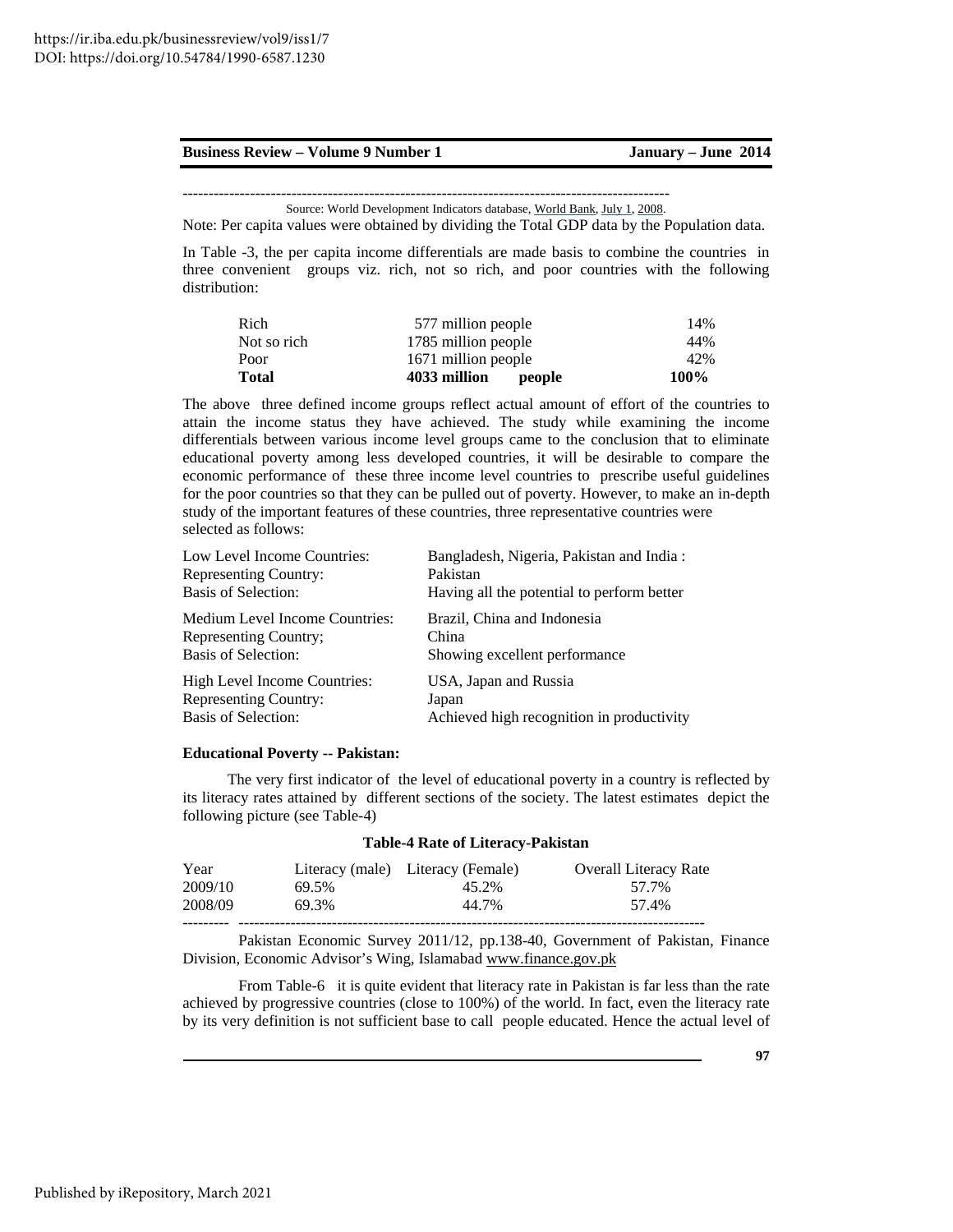| <b>Business Review – Volume 9 Number 1</b> | January – June 2014 |
|--------------------------------------------|---------------------|
|--------------------------------------------|---------------------|

educational poverty is much deeper then the data presented in various reports. To be called educated, every person need to have completed primary education of an acceptable quality. The primary education enrolment data in this respect shows a very similar picture (see Table -5)

| Table-5                                   |
|-------------------------------------------|
| <b>Primary School Enrolment- Pakistan</b> |

| Year    |     | Enrolment Male Enrolment Female | Overall Enrollment |
|---------|-----|---------------------------------|--------------------|
| 2010-11 | 60% | 53%                             | 56%                |
| 2008-09 | 61% | 54%                             | 57%                |
| 2007-08 | 59% | 52%                             | 55%                |
| 2006-07 | 60% | 51%                             | 56                 |
|         |     |                                 |                    |

Source: Pakistan Economic Survey 2011-12, Government of Pakistan, Finance Division, Economic Advisor's Wing, Islamabad, pp. 138-40.

In Pakistan the primary school completion rate in the year 2010 was about 63%, indicating that the dropout rate and failure rate was close to 37%. Thus if we add children who did not enroll plus those who dropped out/failed, the educational poverty at primary school level is critically very high and this evidence fully support the fact that primary education has been deliberately neglected by the government at primary school level which ultimately affected ability to get gainful employment and hence income to live gracefully I the society.

The most important means to eliminate education poverty in any country is the availability of funds to pay for the school infrastructure, salaries to the administrative and teaching staff and to provide incentive payment to the parents, who cannot afford to send their children to school. So far the public expenditure on education is extremely low(see Table-6):

| Table-6                                   |  |  |  |  |
|-------------------------------------------|--|--|--|--|
| Public Expenditure as a % of GDP-Pakistan |  |  |  |  |

| Year    | Public Expenditure<br>As a % of GDP |
|---------|-------------------------------------|
| 2009/10 | 2.05%                               |
| 2008/09 | 2.10%                               |
| 2007/08 | 2.47%                               |
| 2006/07 | 2.50%                               |
| 2005/06 | 2.24%                               |
|         |                                     |

Source: Pakistan Economic Survey 2011-12, Government of Pakistan, Finance Division, Economic Advisor's Wing, Islamabad, pp. 138-40.

In Pakistan, the public expenditure on education (covering all levels of education) over the years has not changed very much , rather there is a declining trend noticeable in the information given in Table-6. In fact, a major proportion of the education budget is spent on higher education, while the funds released for running primary school system is far less than the amount needed to run a good quality primary are grossly inadequate. The precise share in the public expenditure for running primary school system in Pakistan is far less than the amount needed to run a good quality primary education for a reasonably longer duration, say for seven years and so.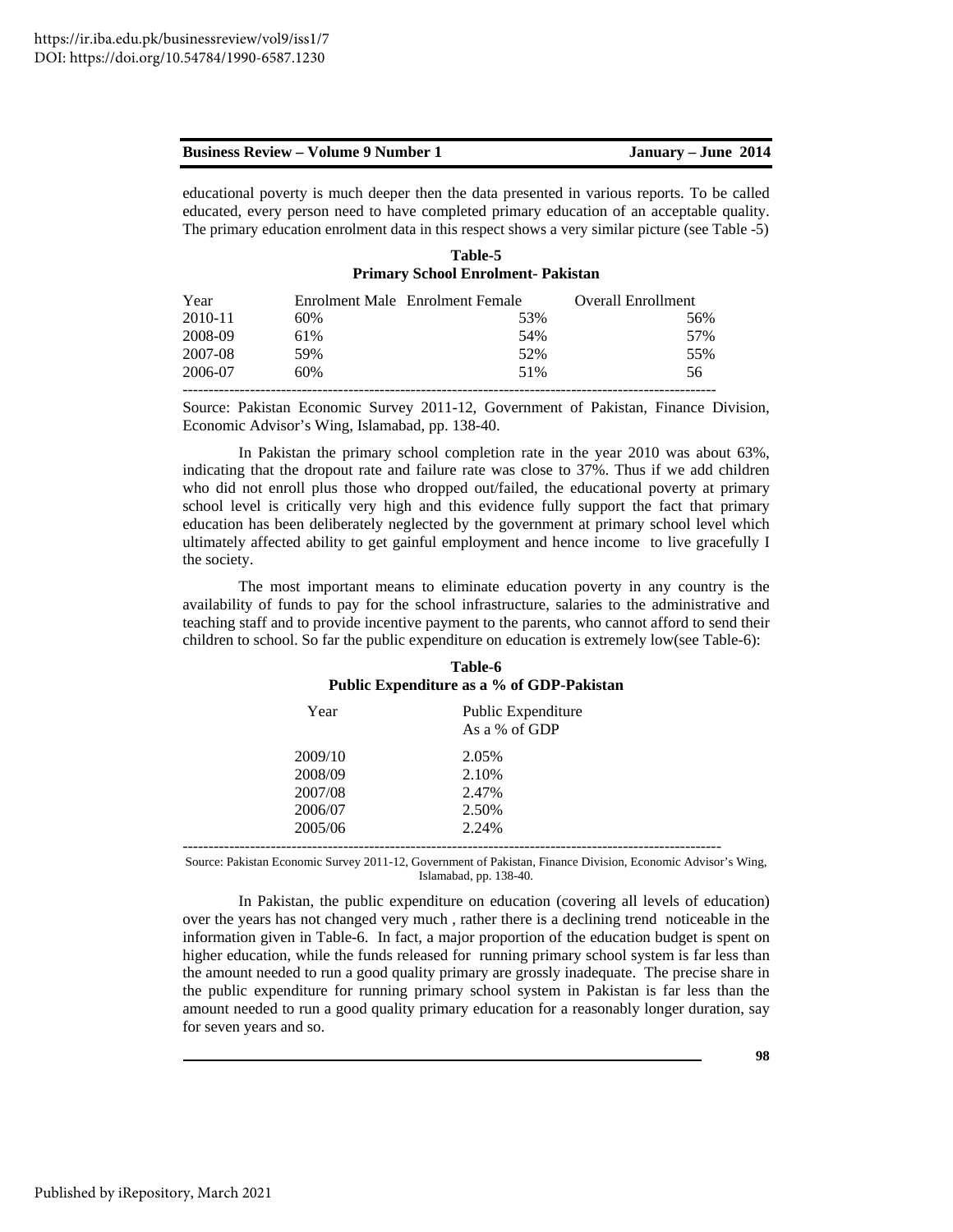Latest information released by Sustainable Development Policy Institute in their report " Clustered Deprivation: District of Poverty in Pakistan" show that Pakistan has some 58.7 million people (Year 2012) living below poverty line. This further supports the concern that in Pakistan people have been denied education, employment and hence income and are left to survive on their own. This phenomenon has promoted crime in Pakistan. Apart from unreported crimes of minor nature, such as snatching of mobile phones, vaults and purses , a large number of crimes of very serious nature are increasing and security problems in big cities have made life of the people miserable in Pakistan. In fact, crimes, such as target killing, bank robberies, house breaking, rarely heard before, are becoming common feature in almost all the big cities.

### **Japan and China: Rich and Not so Rich**

The countries like China and Japan, have been recognized as highly progressive countries among the top ranking countries of the world. A brief comparison of their unique performance vis-à-vis Pakistan is given below to establish some of the crucial factors which created income differentials between the poor and the rich countries (see Table 7)

# **Table-7 Rich, Not so Rich and Poor Countries Basic Factors Causing Income Differentials**

|                                                                  | <b>Rich Countries</b><br>Japan | Not so Rich<br>China                                           | Poor Countries<br>Pakistan |
|------------------------------------------------------------------|--------------------------------|----------------------------------------------------------------|----------------------------|
| Population (Millions)<br>Per Capita Income (US \$)               |                                | 1261,337 ---------------------- 176                            |                            |
| Population Living<br><b>Below Poverty Line</b>                   |                                |                                                                |                            |
| Literacy Rate<br>Duration of<br>Compulsory Education             |                                |                                                                |                            |
| Primary School<br>Enrolment<br>Primary School                    |                                |                                                                |                            |
| Duration<br>Primary School<br>Completion                         |                                | 102\% Compulsory ------------------- 67\%                      |                            |
| School Children<br>Out of School<br>(Primary Level)<br>Countries |                                | 6,844Not --------- 6.3 million<br>Reported --- Ranked 1 in 149 |                            |
| Average Years of<br>Schooling – Adults                           |                                |                                                                |                            |
| <b>Public Spending</b><br>On Education--%GDP                     | 3.6%                           | Not Reported                                                   | 1.8%                       |

Sources: UNESCO Institute of Statistics, Education (all levels) profile- Pakistan" UNESCO Institute of Statistics, Education (all levels) profile- China" UNESCO Institute of Statistics, Education (all levels) profile- Japan"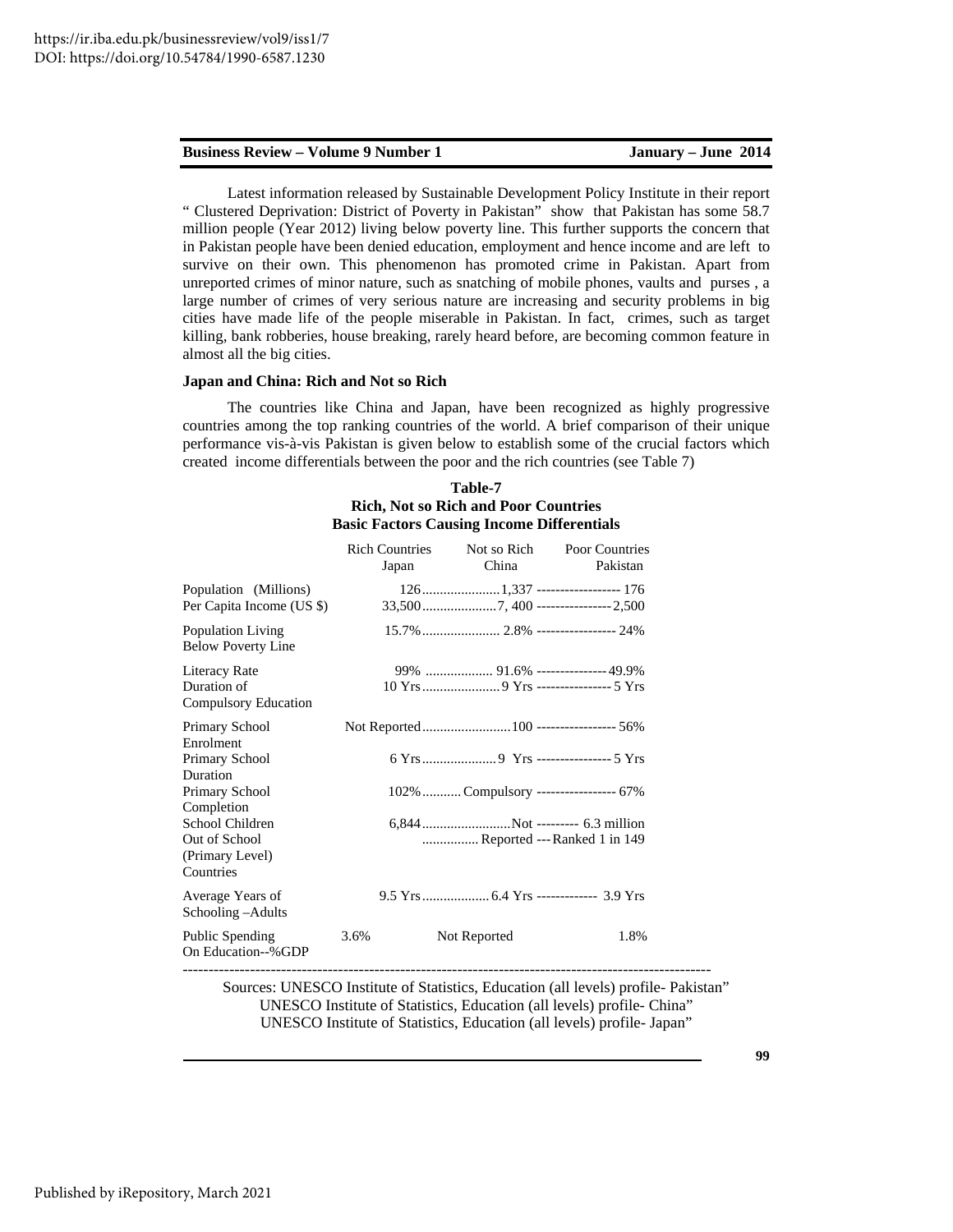| <b>Business Review – Volume 9 Number 1</b> |  |
|--------------------------------------------|--|
|                                            |  |

January – June 2014

Source: Pakistan Economic Survey 2011-12, Government of Pakistan, Finance Division, Economic Advisor's Wing, Islamabad, pp. 138-40.

The comparative picture presented in Table-7 is self-explanatory. However, a strong linkage between education and economic wellbeing of the society is established from the data presented in the Table-10. Given all the information in various sections of the study it is now a well established fact that educational poverty is the cause and consequence of poverty. Countries denying sufficient funds to run a quality primary education of reasonable duration are deliberately keeping their people poor for their own private interests.

### **Conclusions and Recommendations**

There is a sufficient amount of statistical evidence to support the fact that less developed countries are poor because they failed to make best use of their available human and material resources. Nigeria quite rich in oil, still has majority of its people living below income poverty line. Singapore, without having any material resources of her own, made best use of its human capital and is now counted among richest countries of the world. In fact, people make all the difference in making their economies rich or poor.

The available record of economic performance of many of the less developed countries do suggest that poor countries are poor because they mismanaged and misused their own national resources and neglected their people and denied them their rightful access to education, employment, income and hence of basic amenities of life. Recently (Former Chief Economist of the World Bank) in his keynote presentation in the "Poverty and Inequality" development dialogue series organized by the World Bank concluded with the remark that redistribution of accumulated resources like education, health services, and access to credit among the poor was the least cost approach to attaining more equality.

Pakistan, a poor country, presents a model case of exploitation by the rich and powerful ruling class of the society. Since its independence in 1947, the country has deliberately maintained a low literacy rate, poor primary school system and provided very little funds for running the entire education system in the country (about 2% of GDP). The workforce by remaining without adequate education and skills cannot aspire for higher jobs and therefore, majority of the population lives on subsistence wages.

China is an excellent example to serve as a role model for Pakistan. In fact, China very carefully invested in the welfare programs of its people. All this has been done to improve the quality of its workforce to stand highly competitive in cost and productivity. China's system of education looks exactly like a pyramid, larger share to basic education smaller share to higher education. China also directed its local governments not to pursue middle-school education while primary school education was still developing.

After World War II Japan rebuilt its economy with the help of its human resource. A highly efficient workforce was made to compete in the international market by creating his own work ethics. It was all investment in people, which brought revolution in the product market at international level. The newly adopted systems, such as JIT and vendor industry, are to promote participation of the workforce to earn better living as an independent entrepreneur.

China and Japan provide sufficient evidence to show that primary education of longer duration (9 to 10 years) is to be made compulsory so that a competent workforce is developed as a national asset. In fact, countries like Pakistan, can transform their economies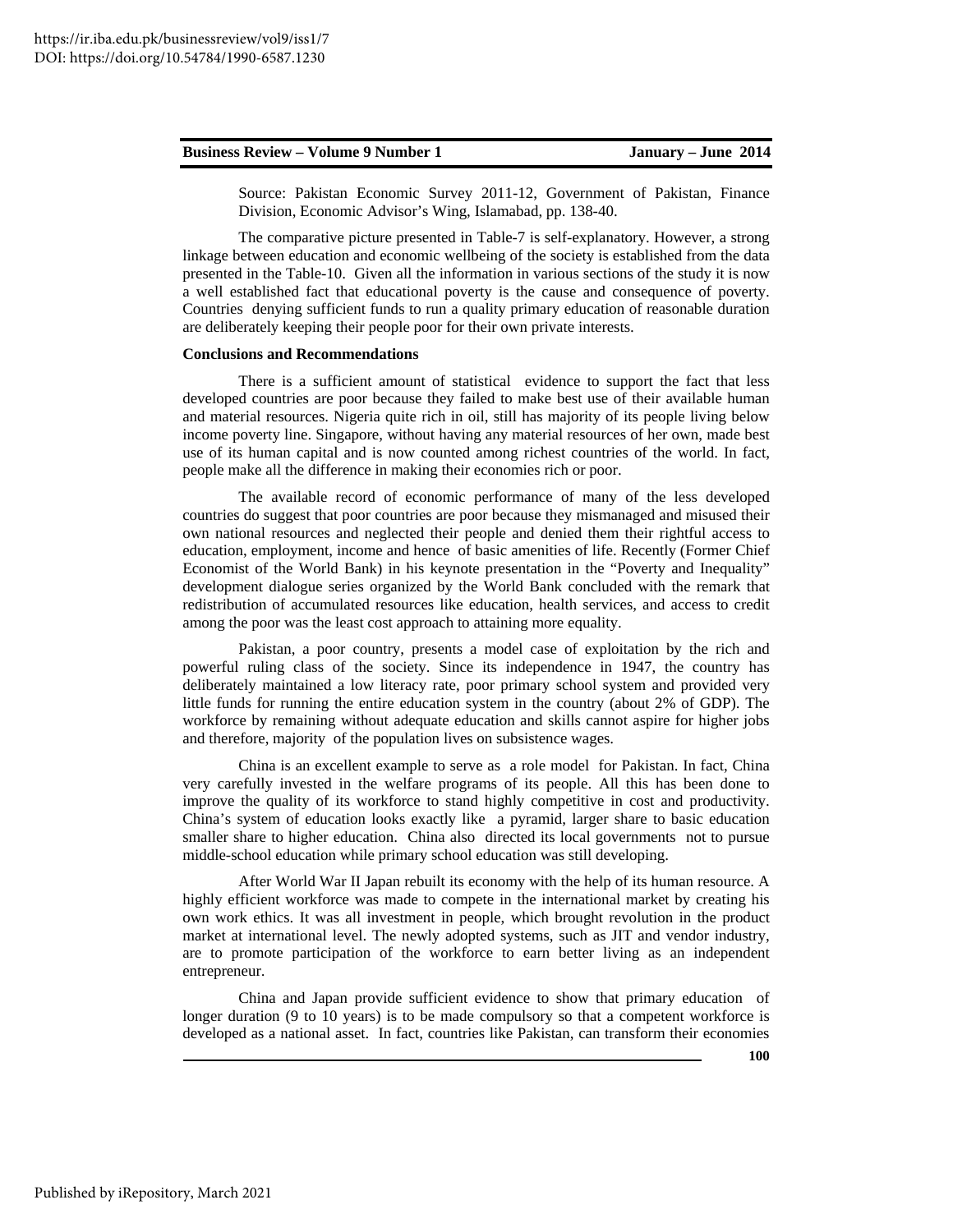from low income to highly efficient progressive nations of the world by following the track record of China and Japan. Spending on things other than people is less productive in the long run. The national investment priorities have to be reversed. All projects and programs directly benefiting the common man must be on the top of the list. In the list of common man's economic welfare program the priority ranking must be of the following order:

### *First Task*

Employment for the entire workforce. This is to ensure a minimum level of income for every family to make them live respectfully and to minimize the crime rate in the society. This is likely to have immediate effect on the people's morale and it will reduce income disparities.

### *Second Task*

Very strong drive to enroll all school age children for 8 to 9 years quality primary education where students are given academic as well as technical/professional training to enable them to do highly skilled jobs.

### *Third Task*

Developing highly competitive vendor industry to share production process with the help of skilled workforce coming out from the primary schools. The best examples is auto industry, where several components are produced by the vendors and gained competitive ability in the international markets.

All other priority programs can follow to take care the rest of the responsibilities of governing the economy.

### **References**

Ahmad N. (2012), Economic Growth under Reverse Priorities, *Journal of Business and Management Sciences, Vol. 2, Issue No. 1 (January 2012), pp. 56-70*

Bourguignon. F, (2012), Poverty and Inequality, Keynote Speech, *Development Dialogue Series: World Bank,* Organized in Islamabad, Pakistan. July 24, 2012

CIA Word Fact books: 18 Dec. 2003 to 28 March 2011. Retrieved from http://www. NationMaster.com

Economist Intelligence Unit (2007), Country Report Pakistan, *The Economist,* November 2007.

Daniel, J. (2002) Education for All in the Commonwealth: What Are the Issues? *Public Lecture*. Canberra: Australian National University.

Hollis Chenery, T.N. Srinivasan*, (1988),* Handbook of Development Economics, Vol.1. North Holland. (15 October 1988) pp. 882 ISBN 0-444-70337-3

Kazmi, S.W. (2005). Role of education in globalization: A Case For Pakistan. *SAARC Journal of Human Resource Development,* 1(1), 90-107

Levin, B. (1997). The Lesson of International Educational Reform, *Journal of Education Polic*y", vol. 12, pp. 253-266.

National Education Policy (2008), Ministry of Education. Government of Pakistan. *Retrieved*